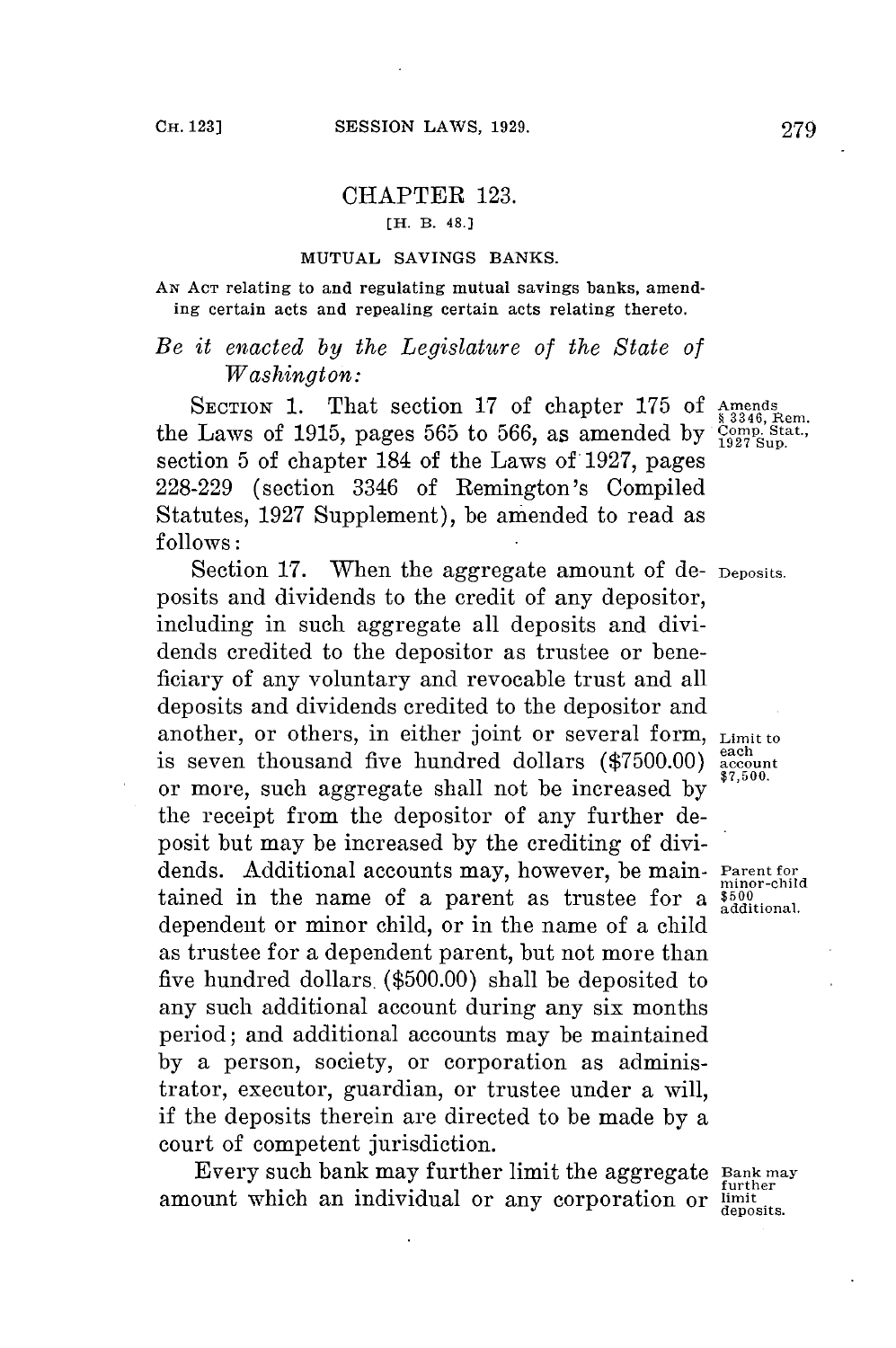society may have to his or its credit to such sum as such bank may deem expedient to receive; and may in its discretion refuse to receive a deposit, or may at any time return all or any part of any deposits or require the withdrawal of any dividend.

**SEC.** 2. That section **19** of chapter **175** of the Amends Laws of 1915, pages 567 to 568, (section 3348 of  $\frac{23348}{29}$ , Rem.<br> **Comp. Stat.** Remington's Compiled Statutes 1922) be amended **Comp. Stat.** Remington's Compiled Statutes, **1922)** be amended to read as follows:

Section **19. (1)** When any deposit shall be **Deposits in made by or in the name of any minor, the same shall name of be** held for the exclusive right and benefit of such **minor** be held **for** the exclusive right and benefit of such minor, and free from the control or lien of all other persons, except creditors, and shall be paid, together with dividends thereon, to the person in whose name the deposit shall have been made, and his receipt or acquittance shall be a valid discharge.

(2) When any deposit shall be made **by** any **Trust** person in trust for another, and no other or further deposits,<br>payment **payment payment** of the existence and terms of a legal and valid<br>trustee. *payment* trust shall have been given in writing to such saytrust shall have been given in writing to such sayings bank, in the event of the death of the trustee, the deposit or any part thereof, together with the dividends thereon, may be paid to the person for whom the deposit was made.

**(3)** After any deposit shall be made **by** any **Joint** person in the names of such depositor and another person and in form to be paid to either or the survivor of them, such deposit and any additions thereto made **by** either of such persons after the making thereof, shall become the property of such persons as joint tenants, and the same, together with all dividends thereon, shall be held for the exclusive use of such persons and may be paid to Paid to **exclusive use of such persons and may be paid to** survivor.<br>either during the lifetime of both or to the survivor after the death of one of them, and such payment and the receipt or acquittance of the one to whom such payment is made shall be a valid and sufficient

deposits,<br>payment<br>on death of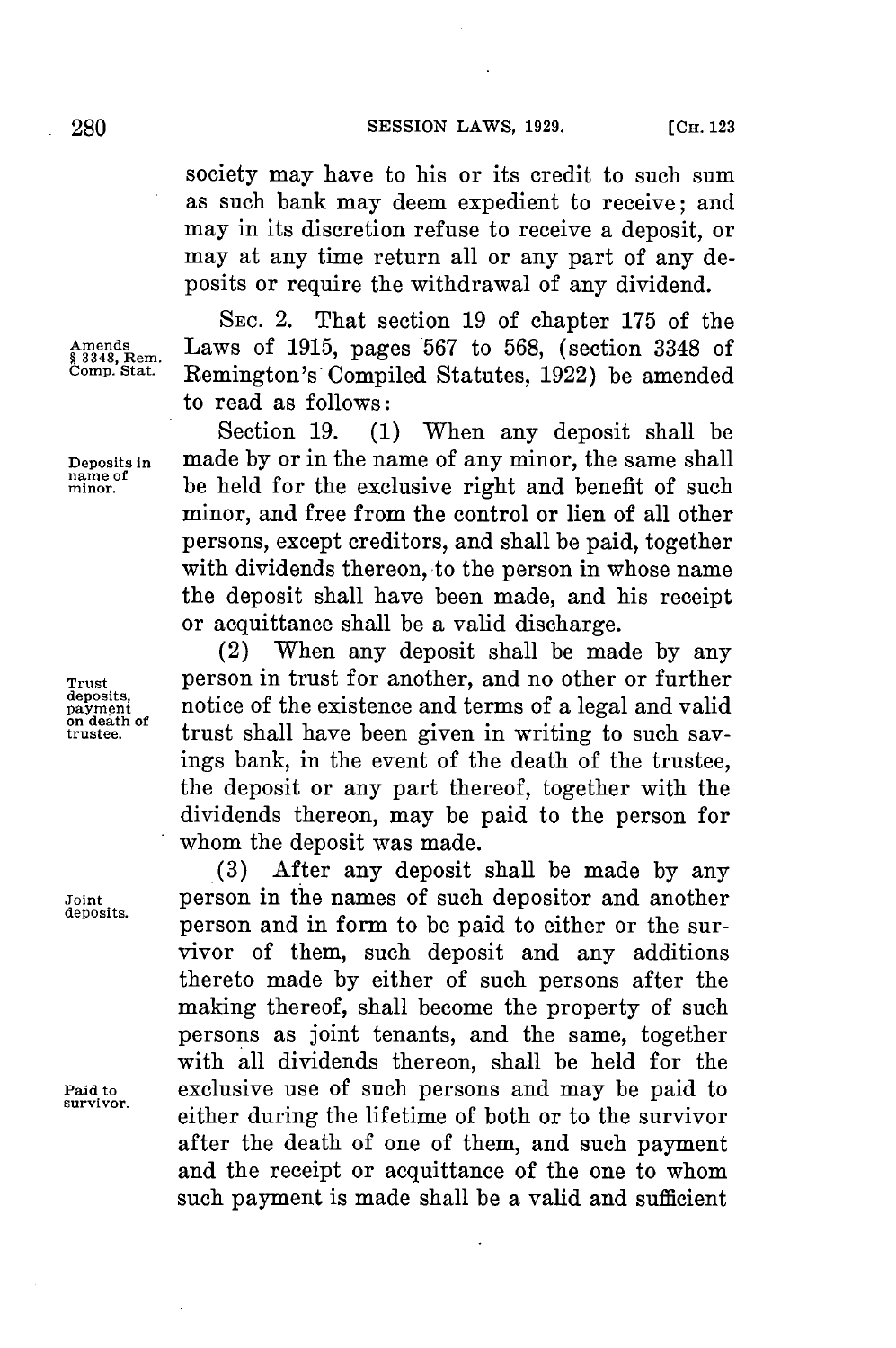release and discharge to such savings bank for all payments made on account of such deposit prior to the receipt **by** such savings bank of notice in writing not to pay such deposit in accordance with the terms thereof. The making of the deposit in such form **Nature of** shall, in the absence of fraud or undue influence, be conclusive evidence, in any action or proceeding **action.** to which either such savings bank or the surviving depositor is a party, of the intention of both depositors to vest title to such deposit and the additions thereto in such survivor.

SEC. 3. That section 24 of chapter 175 of the **Amends**<br>Laws of 1915, pages 571 to 572, as amended by sec-  $\frac{\text{Comm. Star}}{\text{1927 Sup.}}$ tion **6** of chapter 184 of the Laws of **1927,** pages **229-230,** (section **3353** of Remington's Compiled Statutes, **1927** Supplement) be amended to read as **follows:**

Section 24. If at the close of any dividend *Guaranty* period the guaranty fund of any savings bank be less  $\frac{\text{than 10\% of}}{\text{amount due}}$ than ten per centum of the amount due to deposit- **depositors.** ors, there shall be deducted from its net earnings and credited to its guaranty fund not less than five per centum of its net earnings for such period, or so much of its net earnings as will not compel it to reduce its dividends to depositors below the rate of three and one-half per centum per annum. The amount of net earnings remaining after such de- **Deductions**<br>duction for the guaranty fund and its undivided earnings for duction for the guaranty fund and its undivided profits shall be available for the declaration of dividends for such period. While the trustees of such savings bank are paying its expenses or any portion thereof the amounts to be credited to its guaranty fund shall be computed at the same percentage upon  $\Delta$ <sub>Amount of</sub> the total dividends credited to its depositors instead **dividend.** of upon its net earnings. If the guaranty fund accumulated from earnings shall equal or exceed ten per centum of the amount due to depositors, the minimum dividend shall be four per centum if the net earnings for such period are sufficient therefor.

deposit<br>conclusive<br>in court

guaranty<br>fund.